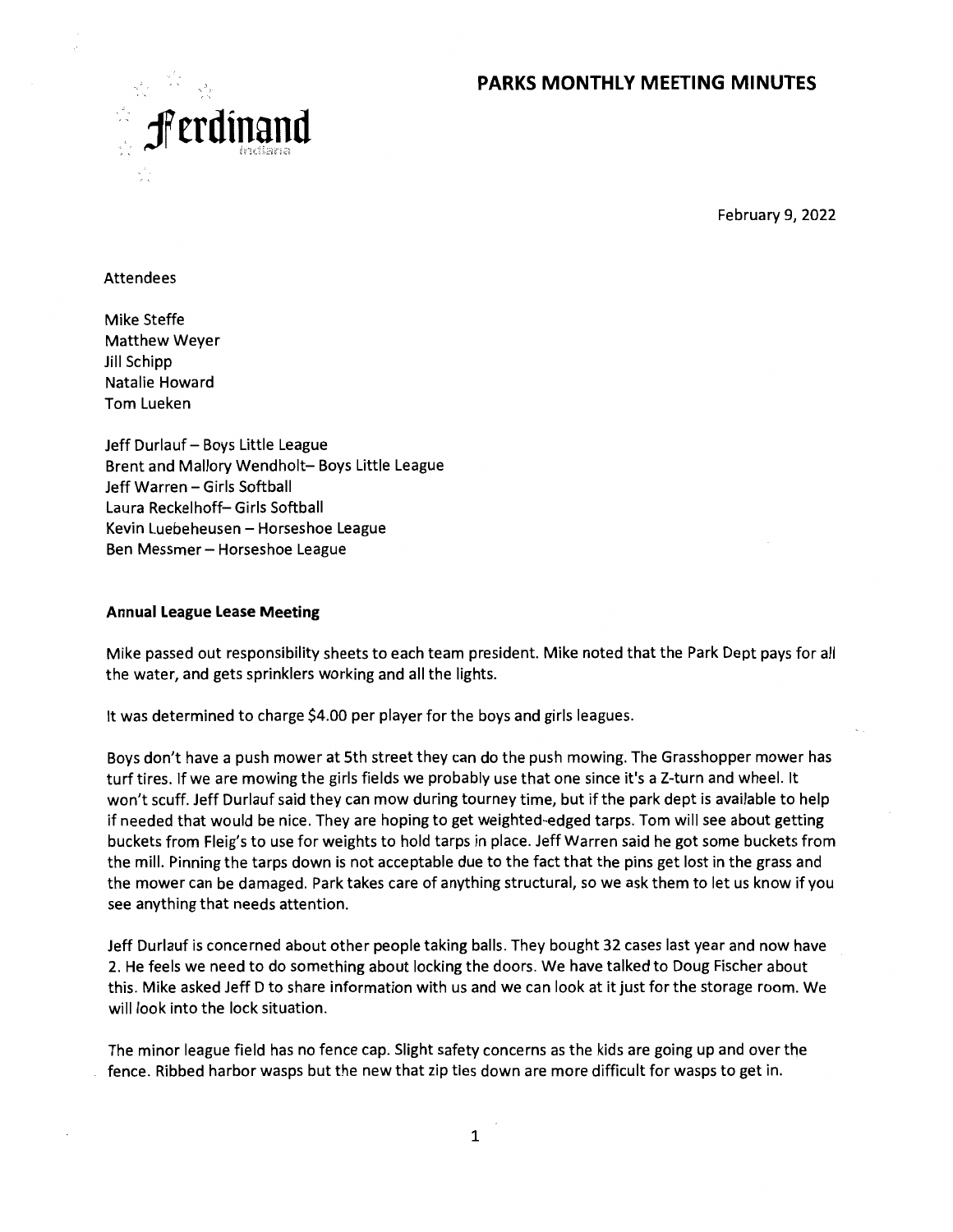

We all invested a lot of money into the fields and want to make sure we take care of them.

Laura asked what do we want them to do to maintain the field. When the field has water on them, the shop-vac works best to remove water. They grated the field it to where the water is draining away from the field. Mike is going to reach out to Tenbarge to see if they provide any recommendations or training to the leagues on field maintenance.

lt was noted that everything in the concession stand belongs to the leagues.

The issue with the boys league is the parking in the back. After the tourney, the gate has to be open but during the tournaments, it needs to stay locked as it is very dangerous with kids running around.

Matt mentioned that Möbel made a donation and we are upgrading the scoreboard. It is going to be the same size but with LED and a new controller.

Mike asked team presidents to inform us of anything that they see that needs attention.

Tom made them aware that come tourney time they will be bothered by ground hornets - they don't sting but kids are scared of them. Especially on minor league boys' field.

Laura said she wants to upgrade dugouts. Mike said that we have had a lot of discussions on the grass in the outfield.

Matt mentioned that we have also talked about the old concession building behind home plate needing some TLC. We have talked to Stan Ruhe about it.

Tom reminded coaches to tell whoever is in charge that when the kids leave the dugouts they should be clean.

### **Old Business**

We reviewed the meeting minutes; Matt made a motion to approve; Mike seconded. All were in favor. We reviewed the finances, Matt asked Tammy to explain it to us. She will come to the March meeting and explain it to us. ln the March meeting, we can get more in-depth with our finances. Mike made a motion to approve finances, Jill second. All in favor.

Matt said we got the remaining money from the, we should have the full \$50,000 from the Dubois County Community Foundation.

Election of board officers commenced for 2022 and were confirmed as followed: President — Matthew Weyer, Vice President —Jill Schipp, Secretary — Natalie Howard, Mike Steffe — Board Member.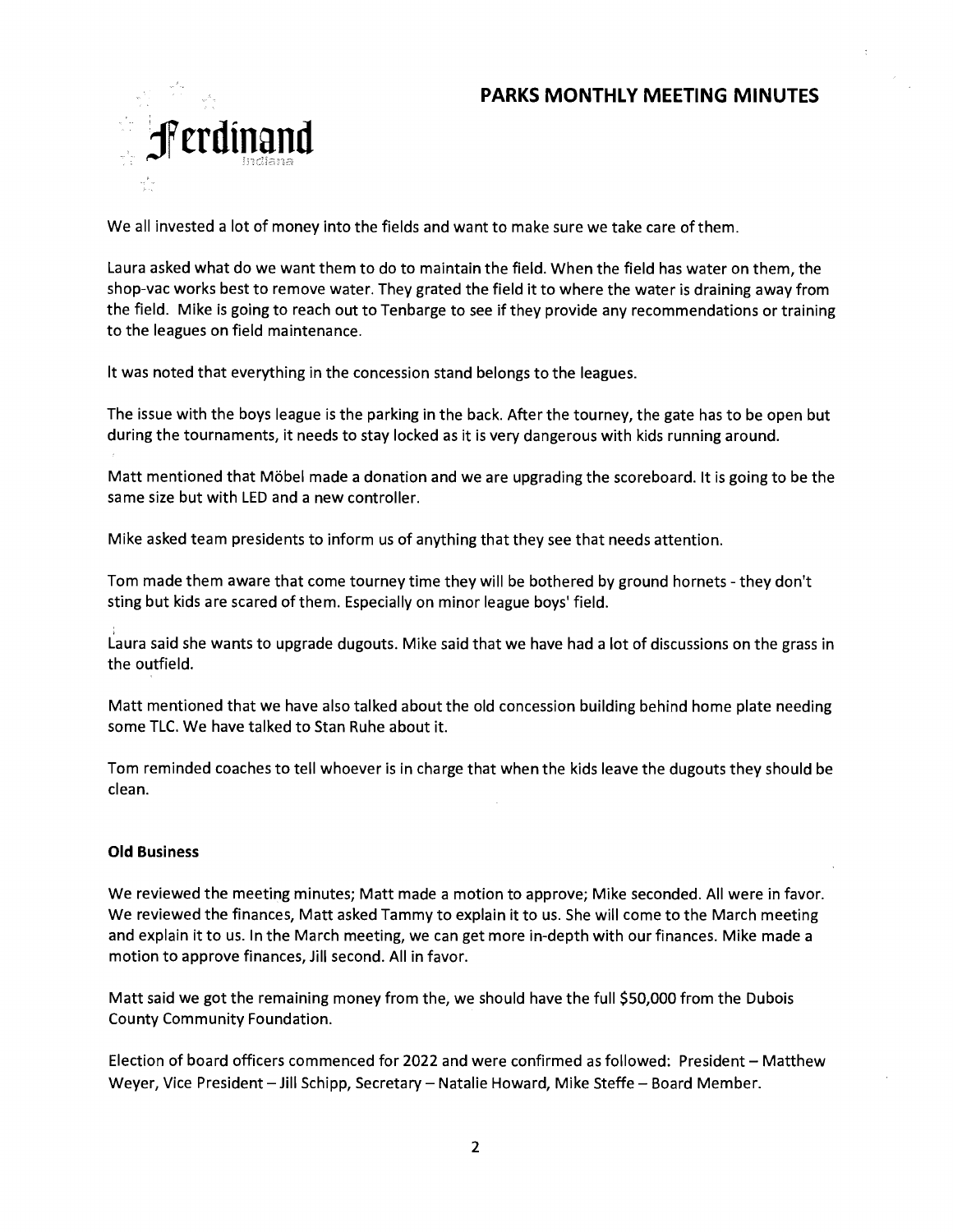# **PARKS MONTHLY MEETING MINUTES**



#### **2022 projects**

Jill will be looking into tree costs for the MBCI tree planting effort.

Tom said they have cut all the trees at 18th street down that were marked. Ken Sicard has mentioned that the trees are coming down due to safety issues. Jill walked OTL the other day and there are only about 2 that are left to cut down. One is hanging over the trail. It's too high to get right now.

Scoreboard for Art Ruhe Field has been ordered. \$4,518.05, it's a little higher than the previous quote because of the desired White LEDs and other factors. lf we do other fields we may have to budget more. Mike suggested that we need to trim the tree back.

Tom and Todd checked out the type of controller and scoreboard we currently have. The new model is a different controller, and the old model will not work with the new scoreboard. However, we can use an old controller as a backup for other fields. Matt suggested that we get a new sign to install atop the new scoreboard on Art Ruhe Field.

Sundial Project at 18<sup>th</sup> Street Park - Kennedy Staton: The board denied her request for direct funding of the project. As noted previously, we work with them and can provide commodity materials if they are available. This project was not part of the master plan. Kennedy has decided to raise funds from the public so she can continue her efforts on the project.

Old Town Lake sign installation — Miles Welp is proceeding with the work.

#### **Other News**

Mike told Katherine with Rosenvolk that we needed her lease. They are looking at doing the October event at League Stadium.

Tom ordered pickleball nets (2 movable/durable nets).

Tom asked if we know anything about defibrillators AED that we have? We have 4 - one in girls and boys concession stands at 5th street. We need one at 18th street and maybe in the soccer concession at 5th street. Matt will follow-up with Chris.

Mike followed up with Chris James about the chalkboard and he never responded. So we are going to take it down.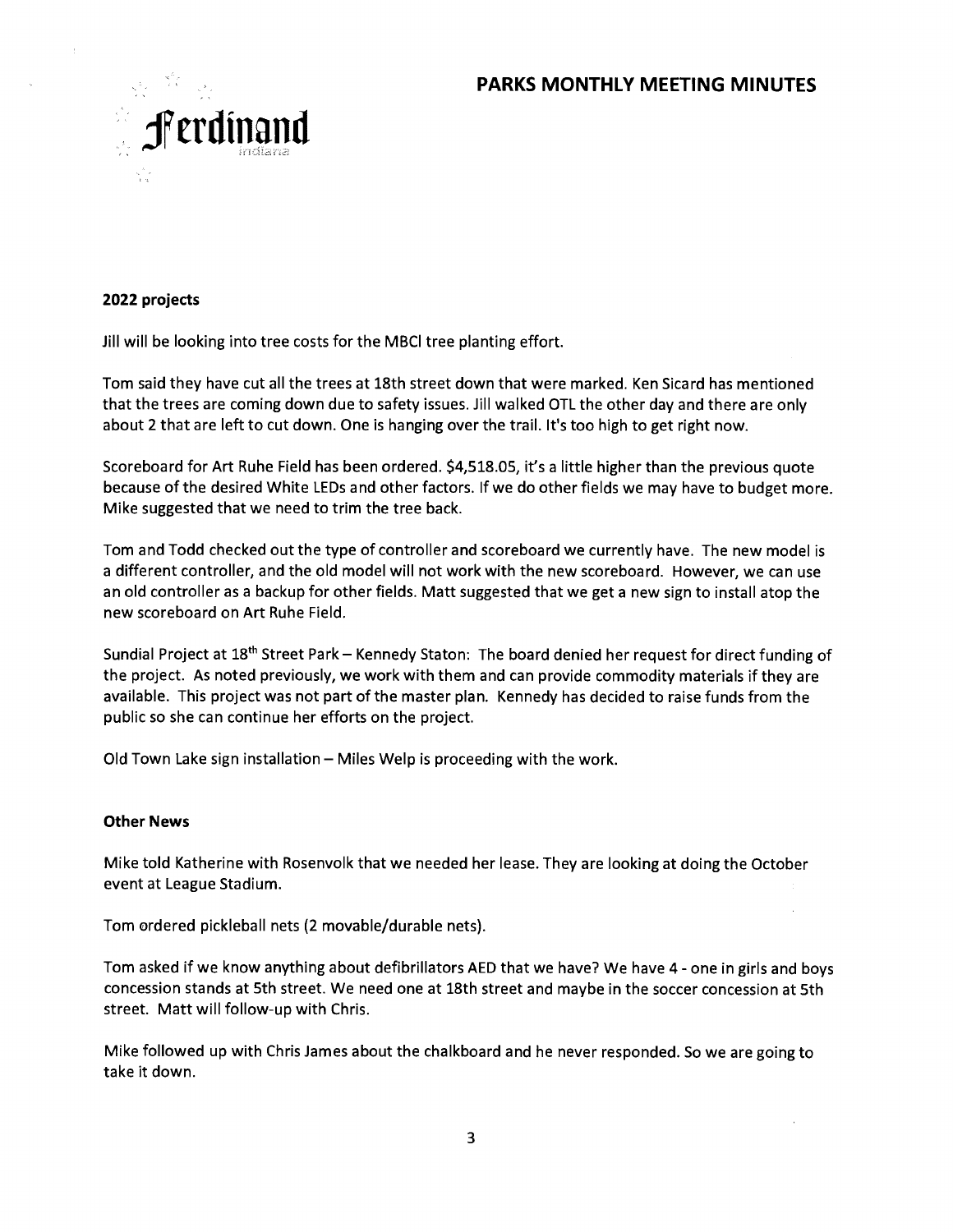## **PARKS MONTHLY MEETING MINUTES**



We need to talk to Chris James about summer rec hires. Does he have anyone hired? Park board was supposed to pay for 1 and the town was to pay the other.

Matt made a motion to adjourn, Natalie seconded. All in favor. Meeting adjourned at 5:48 pm

į.

Next meeting is March 9, 2022 at 4:30 pm.

Minutes submitted on 9 March 2022 Natalie Howard

Matalel Heway